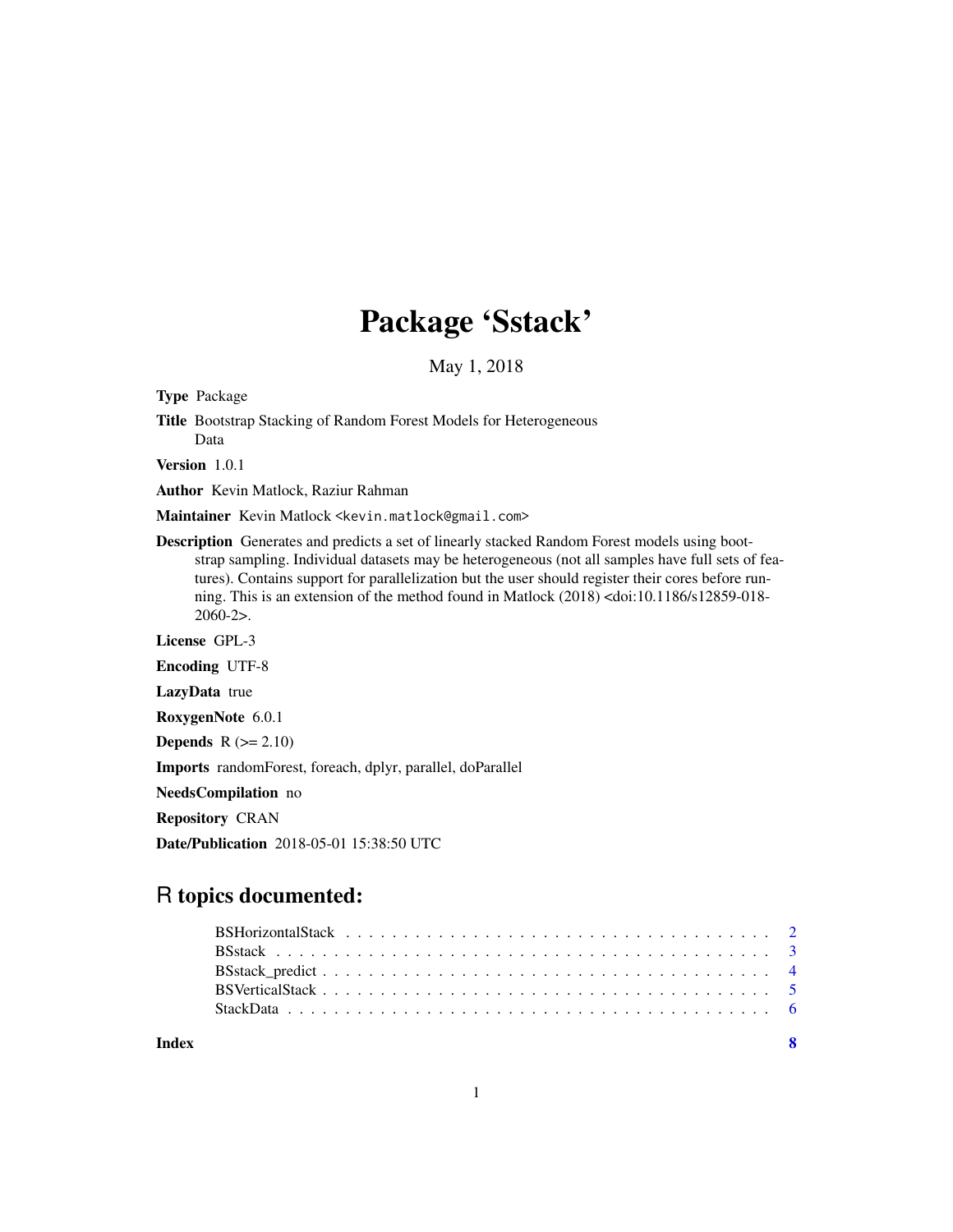<span id="page-1-0"></span>

#### Description

Generate the weights for a horizontally stacked set of Random Forest (RF) models given a set of heterogeneous datasets. For horizontal stacking some subset of samples must be common among all datasets. Subfunction of BSstack but can be used stand-alone.

#### Usage

```
BSHorizontalStack(T = 100, mtry = NA, nodesize = 5, iter = 100,
 Xn = NULL, ECHO = TRUE, Cf = NULL, Y, X1, X2, ...)
```
#### Arguments

| $\mathsf{T}$   | Number of trees for the individual RF models. (int)                                                                                                                                                     |
|----------------|---------------------------------------------------------------------------------------------------------------------------------------------------------------------------------------------------------|
| mtry           | Number of variables available for splitting at each tree node. If a scalar is given<br>then all models use the given values. If a 1D array is given then each individual<br>model uses the given value. |
| nodesize       | Minimum size of terminal nodes. If a scalar is given then all models use the<br>given values. If a 1D array is given then each individual model uses the given<br>value. By default all models use 5.   |
| iter           | The number of time to bootstrap sample the data. (int)                                                                                                                                                  |
| Xn             | List containing each dataset to be stacked. If not supplied will be generated from<br>X1, X2,                                                                                                           |
| <b>ECHO</b>    | Bool, enable to provide output to the user in terms of overlapping samples and<br>runtime for CV.                                                                                                       |
| Cf             | Character vector listing set of samples common among all given datasets. If not<br>found will generate on it's own.                                                                                     |
| Y              | Nsample x 1 data table of responses for ALL samples. Must have matching<br>rownames with each individual dataset.                                                                                       |
| X1             | Data table of first dataset to be stacked. Rownames should be contained within<br>Y.                                                                                                                    |
| X <sub>2</sub> | Data table of second dataset to be stacked. Rownames should be contained<br>within Y.                                                                                                                   |
| $\cdots$       | Further data tables, X3, X4, , X1.                                                                                                                                                                      |

#### Details

Required Packages: dplyr, randomForest, foreach

#### Value

Weights and offsets for each individual RF model.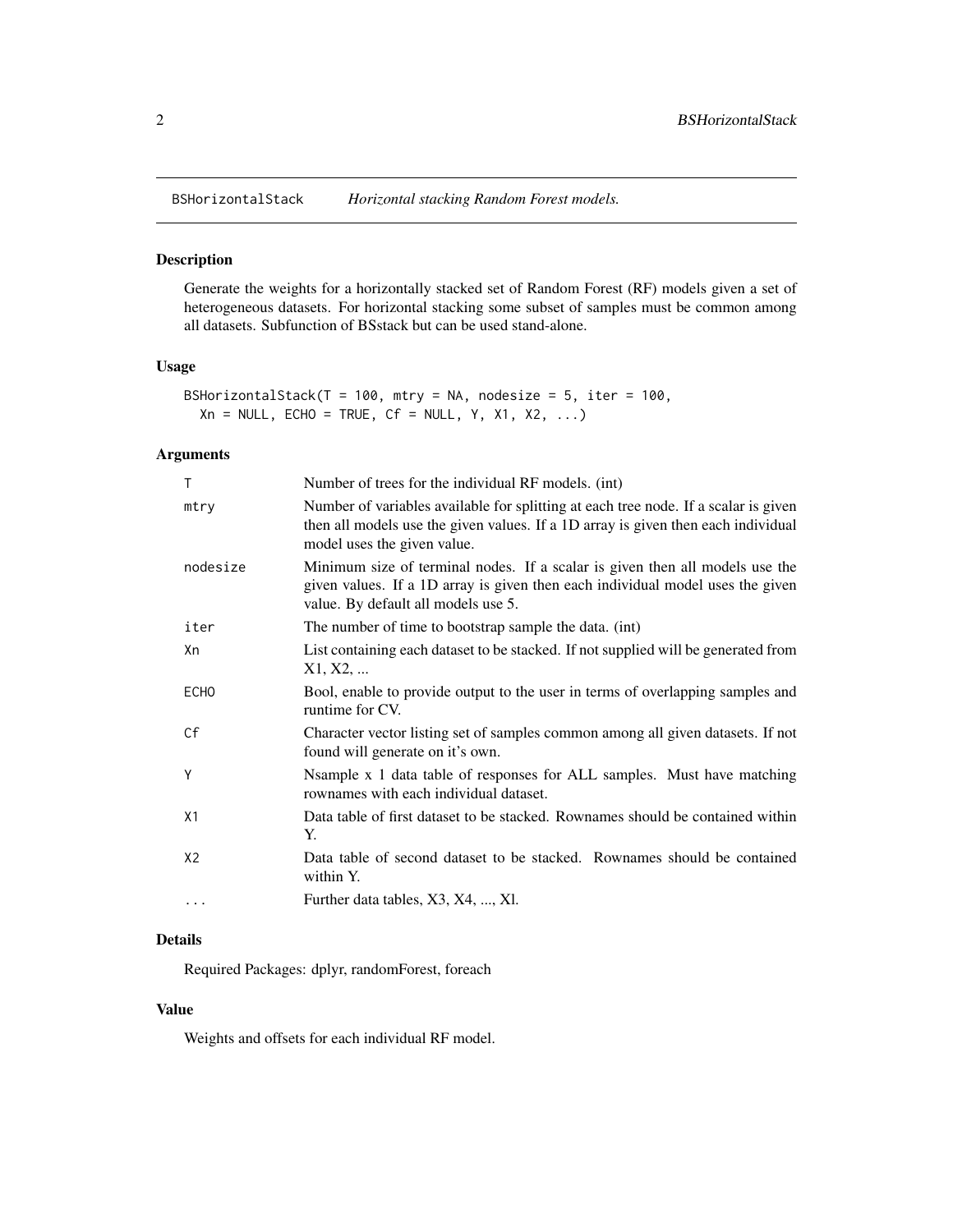<span id="page-2-0"></span>

#### Description

Creates a bootstrapped linear stacked set of Random Forest (RF) models given a set of heterogeneous datasets.

#### Usage

BSstack(T = 50, mtry = NULL, nodesize = 5, iter = 25,  $CV = NA$ ,  $Xn = NULL, ECHO = TRUE, Y, X1, X2, ...$ 

#### Arguments

| $\mathsf{T}$   | Number of trees for the individual RF models. (int)                                                                                                                                                                                                                                             |
|----------------|-------------------------------------------------------------------------------------------------------------------------------------------------------------------------------------------------------------------------------------------------------------------------------------------------|
| mtry           | Number of variables available for splitting at each tree node. If a scalar is given<br>then all models use the given values. If a 1D array is given then each individual<br>model uses the given value. If NA then for each model it will be set to Nfeats/3                                    |
| nodesize       | Minimum size of terminal nodes. If a scalar is given then all models use the<br>given values. If a 1D array is given then each individual model uses the given<br>value. By default all models use 5.                                                                                           |
| iter           | The number of time to bootstrap sample the data. (int)                                                                                                                                                                                                                                          |
| <b>CV</b>      | Cross validation (CV) to measure mean-absolute error and correlation coeffi-<br>cient, if NA (default) no CV is performed. Otherwise the value gives the number<br>of folds for CV. If CV<2 then leave-one-out CV is performed. CV is performed<br>utilizing the samples that have full record. |
| Xn             | List containing each dataset to be stacked. If not supplied will be generated from<br>X1, X2,                                                                                                                                                                                                   |
| <b>ECHO</b>    | Bool, enable to provide output to the user in terms of overlapping samples and<br>runtime for CV.                                                                                                                                                                                               |
| Y              | Nsample x 1 data table of responses for ALL samples. Must have matching<br>rownames with each individual dataset.                                                                                                                                                                               |
| X1             | Data table of first dataset to be stacked. Rownames should be contained within<br>Y.                                                                                                                                                                                                            |
| X <sub>2</sub> | Data table of second dataset to be stacked. Rownames should be contained<br>within Y.                                                                                                                                                                                                           |
| $\cdots$       | Further data tables, X3, X4, , Xl.                                                                                                                                                                                                                                                              |
|                |                                                                                                                                                                                                                                                                                                 |

#### Details

Required Packages: dplyr, randomForest, foreach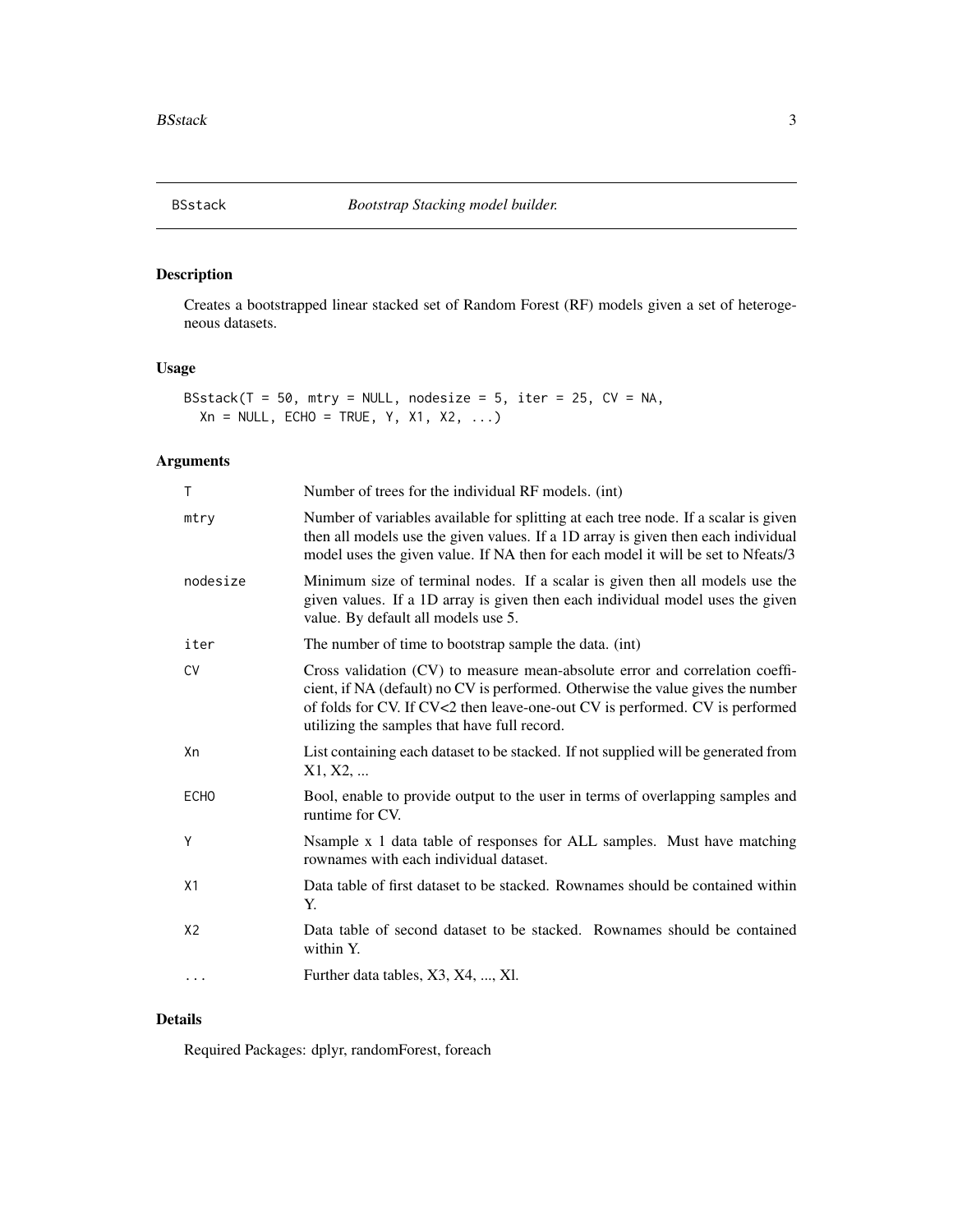Value

If  $CV$  != null : A list composed of: [1] List containing [1] individual RF models, [2] Nstack +1 weights and [3] feature names for full record samples. This argument is what is used for BSstack\_predict [2] Mean-absolute error calculated using cross validation (scalar). [3] Pearson correlation coefficient between actual and predicted values through cross validation (scalar  $-1 < = r < 1$ ). [4] Individual weights calculate for each fold (CV x Nstack+1 matrix). [5] Out of fold predictions for the overlaping samples. [6] Actual values for the overlaping samples. If  $CV > 1$ : Also [7] The fold assignments for the overlapping samples. If  $CV = null$ : Only [1] is returned.

#### Examples

```
library(Sstack)
library(doParallel)
data(StackData)
AUC=StackData[[1]]
GE=StackData[[2]]
RPPA=StackData[[3]]
X1 <- GE[1:400,1:75]
X2 <- GE[200:400,76:150]
Xt <- GE[401:487,]
set.seed(1)
cl <- makeCluster(2)
registerDoParallel(cl)
Hbs <- BSstack(T = 25, iter = 20, Y = AUC, X1 = X1, X2 = X2)
stopCluster(cl)
Yp <- BSstack_predict(Hbs[[1]],Xt)
maeH1 <- mean(abs(AUC[401:487,]-Yp[,1]))
maeH2 <- mean(abs(AUC[401:487,]-Yp[,2]))
maeHs <- mean(abs(AUC[401:487,]-Yp[,3]))
```
BSstack\_predict *Predict using a set of Stacked Random Forest models.*

#### Description

Gives predictions for a linear bootstrapped stacked Random Forest predictors. Gives the predictions of each individual model as well as the linearlly combined predictions.

#### Usage

```
BSstack_predict(BSmodel, Xi)
```
<span id="page-3-0"></span>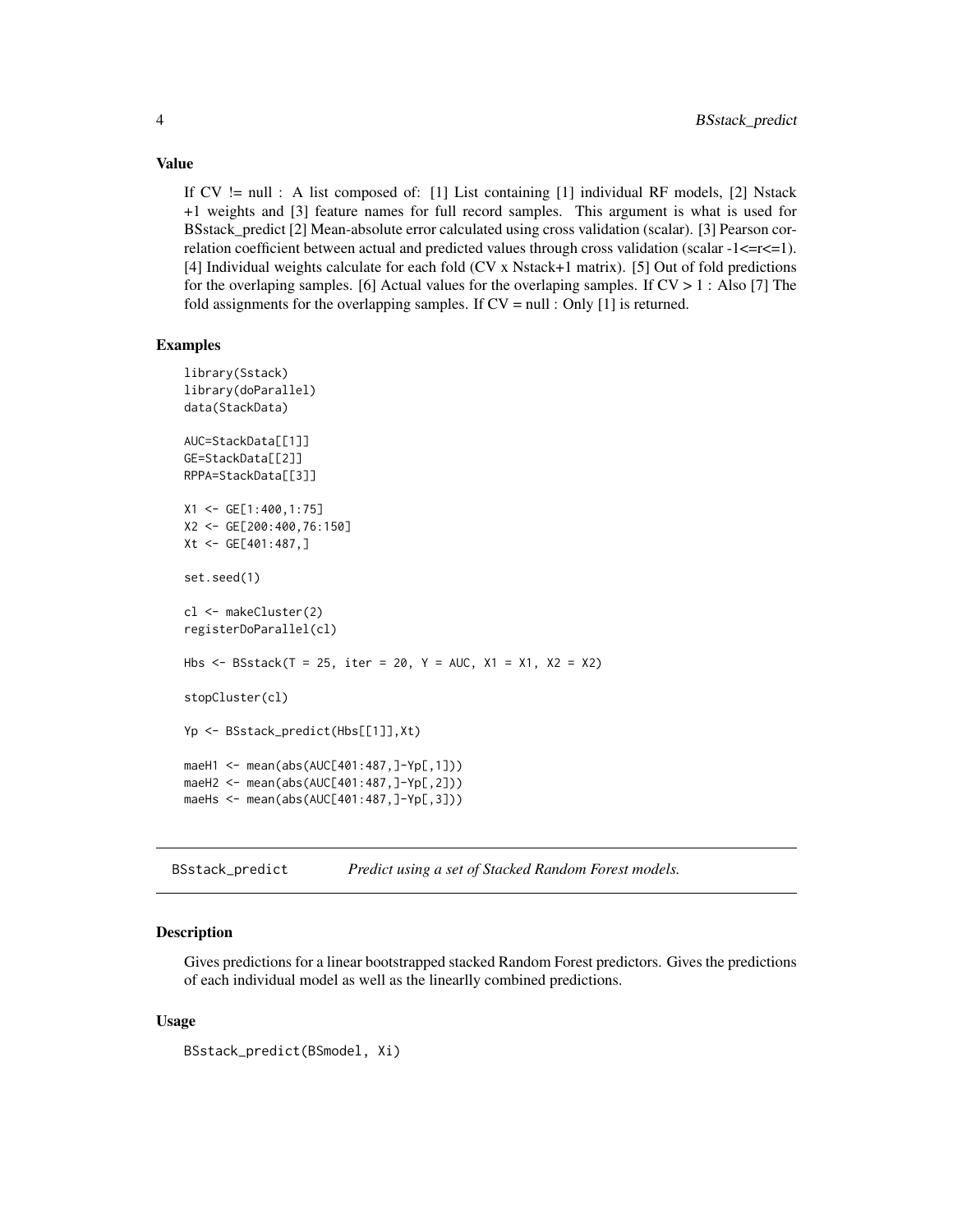#### <span id="page-4-0"></span>BSVerticalStack 5

#### Arguments

| BSmodel | List containing the individual Random Forest models, their weights, and feature<br>names. Generated using BSstack function. |
|---------|-----------------------------------------------------------------------------------------------------------------------------|
| Хi      | NxM datatable containing input features to be predicted. Must contain all fea-<br>tures used in the individual RF models.   |

#### Details

Required Packages: randomForest

#### Value

NxL+1 matrix where L is the number of individual RF models. Predictions for the ith RF model is found in the ith column of this matrix while predictions for the stacked model is in the final column.

BSVerticalStack *Vertical stacking Random Forest models.*

#### Description

Generate the weights for a vertically stacked set of Random Forest (RF) models given a set of heterogeneous datasets. For vertical stacking at least one dataset must contain full record (all features). Subfunction of BSstack but can be used stand-alone.

#### Usage

BSVerticalStack( $T = 50$ , mtry = NULL, nodesize = 5, iter = 25, ECHO = TRUE, Y,  $Xfull = NULL$ ,  $Xn = NULL$ ,  $X1$ ,  $X2$ , ...)

#### Arguments

| T           | Number of trees for the individual RF models. (int)                                                                                                                                                     |
|-------------|---------------------------------------------------------------------------------------------------------------------------------------------------------------------------------------------------------|
| mtry        | Number of variables available for splitting at each tree node. If a scalar is given<br>then all models use the given values. If a 1D array is given then each individual<br>model uses the given value. |
| nodesize    | Minimum size of terminal nodes. If a scalar is given then all models use the<br>given values. If a 1D array is given then each individual model uses the given<br>value. By default all models use 5.   |
| iter        | The number of time to bootstrap sample the data. (int)                                                                                                                                                  |
| <b>ECHO</b> | Bool, enable to provide output to the user in terms of overlapping samples and<br>runtime for CV.                                                                                                       |
| Υ           | Nsample x 1 data table of responses for ALL samples. Must have matching<br>rownames with each individual dataset.                                                                                       |
| Xfull       | Data table containing samples with full record. Used for generating the weights.<br>Will attempt to find if not given.                                                                                  |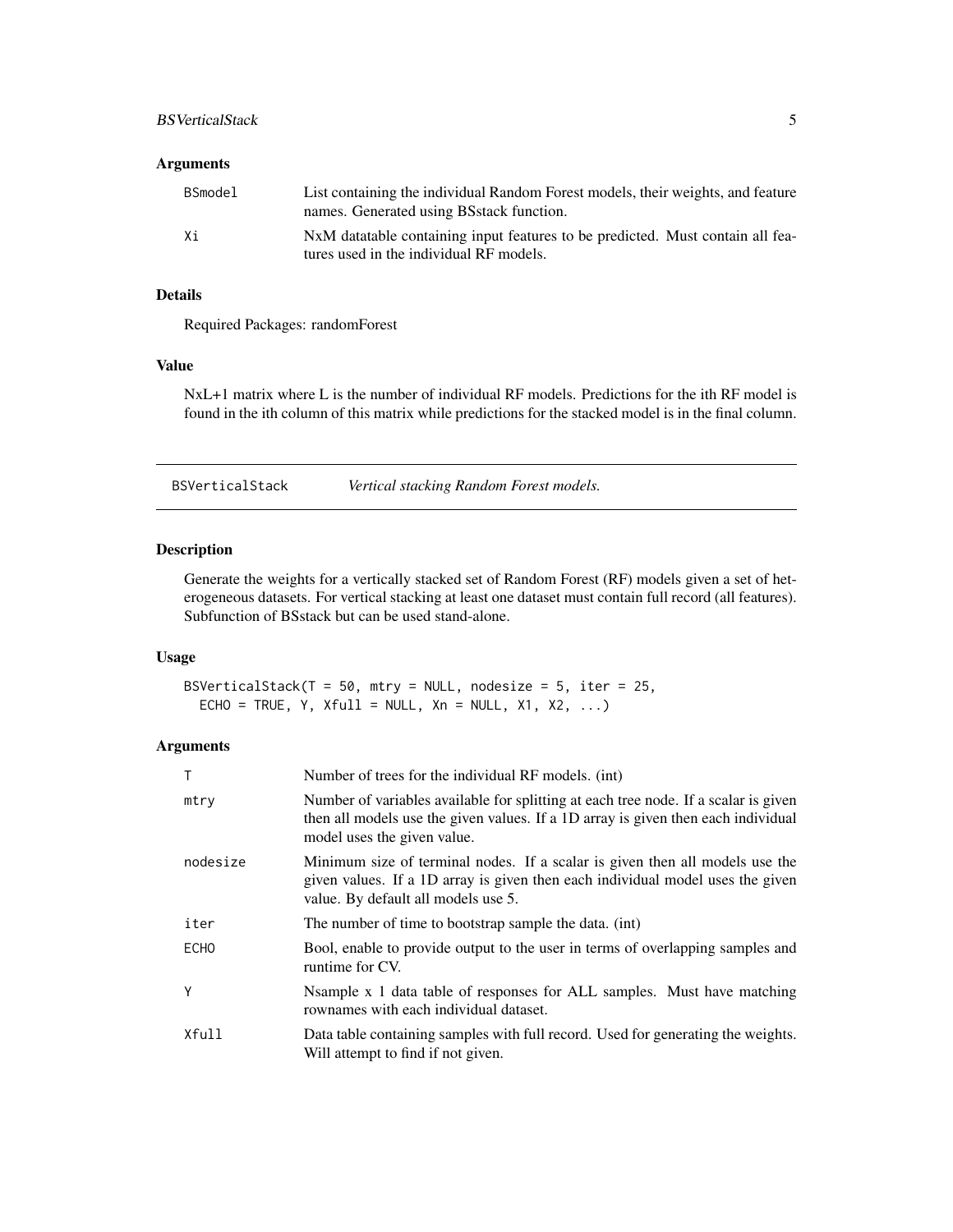<span id="page-5-0"></span>

| Xn             | List containing each dataset to be stacked. If not supplied will be generated from<br>X1, X2, |
|----------------|-----------------------------------------------------------------------------------------------|
| X1             | Data table of first dataset to be stacked. Rownames should be contained within<br>Y.          |
| X <sub>2</sub> | Data table of second dataset to be stacked. Rownames should be contained<br>within Y.         |
| $\ddotsc$      | Further data tables, X3, X4, , X1.                                                            |

#### Details

Required Packages: dplyr, randomForest, foreach

#### Value

Weights and offsets for each individual RF model.

StackData *Sample Stack Data*

#### Description

A demo dataset containing Gene Expression (GE), Reverse Phase Protein Array (RPPA) and drug sensitivity measure (AUC) for cancer cell lines that have been tested for the drug 17-AAG. Used to demonstrate the benefits of stacking by building an integrated model that will more effectively predict the AUC values given both GE and RPPA data.

#### Usage

StackData

#### Format

A list of 3 variables containing Gene Expression (GE), Reverse Phase Protein Array (RPPA) and drug sensitivity measure (AUC):

- GE Gene Expression (GE) data corresponding to cell lines tested by the drug 17-AAG taken from the Cancer Cell Line Encyclopedia. Relieff has been run to select the top 150 genes.
- RPPA Reverse Phase Protein Array (RPPA) data corresponding to cell lines tested by the drug 17- AAG taken from the MD Anderson Cell Lines Project. Relieff has been run to select the top 150 proteins.
- AUC Area under the Dose-Responce Curve (AUC) corresponding to the drug 17-AAG applied to each cell line. Taken from the Cancer Cell Line Encyclopedia.

#### Source

<http://bioinformatics.mdanderson.org/main/MCLP:Overview> [https://portals.broadins](https://portals.broadinstitute.org/ccle)titute. [org/ccle](https://portals.broadinstitute.org/ccle)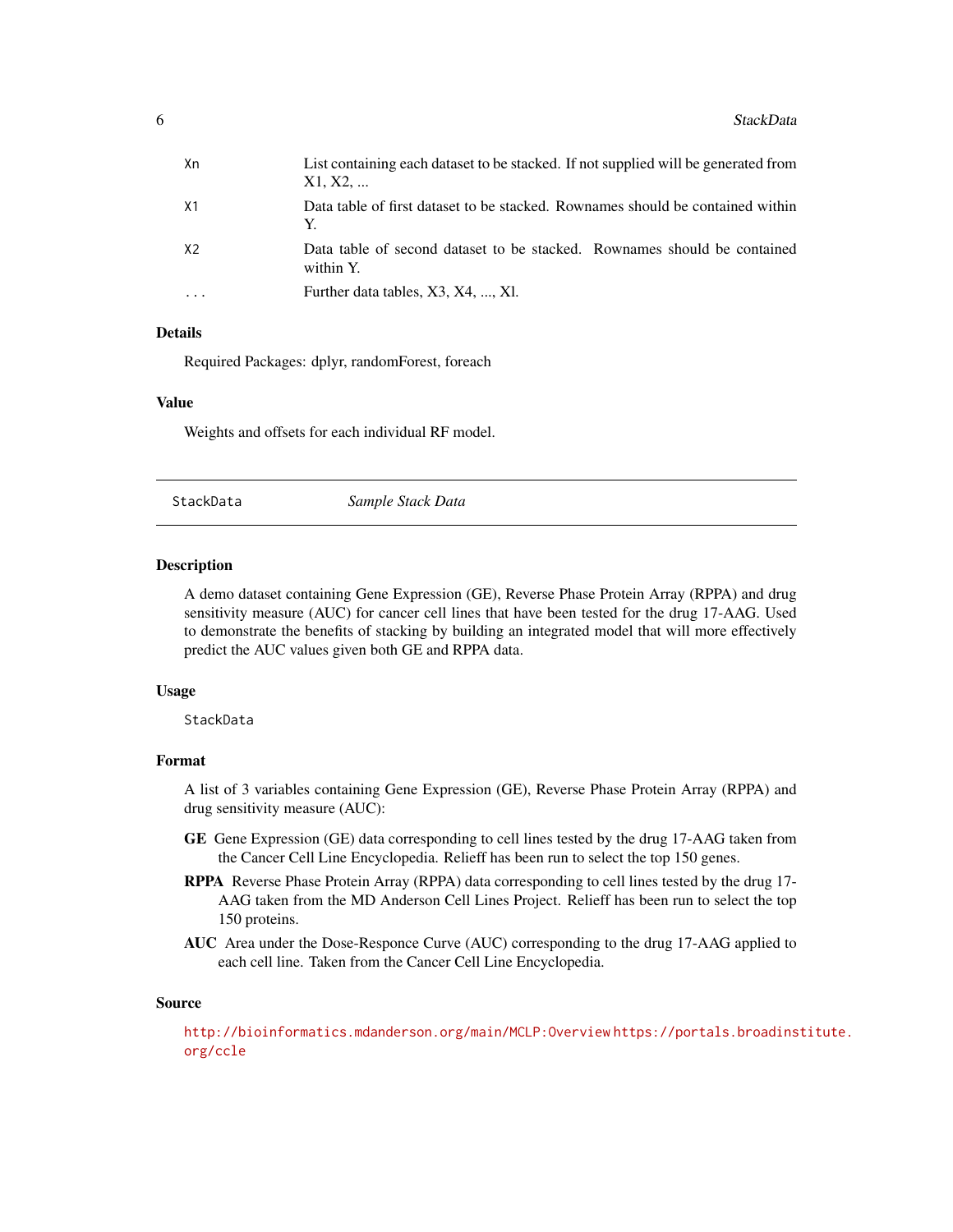#### StackData 7 and 2012 12:00 the state of the state of the state of the state of the state of the state of the state of the state of the state of the state of the state of the state of the state of the state of the state of

#### References

Barretina,J. and et al. (2012) The Cancer Cell Line Encyclopedia enables predictive modelling of anticancer drug sensitivity. Nature, 483 (7391), 603–607. Li, J. and et al. (2016) Characterization of Human Cancer Cell Lines by Reverse-Phase Protein Arrays. Cancer Cell (In Press).